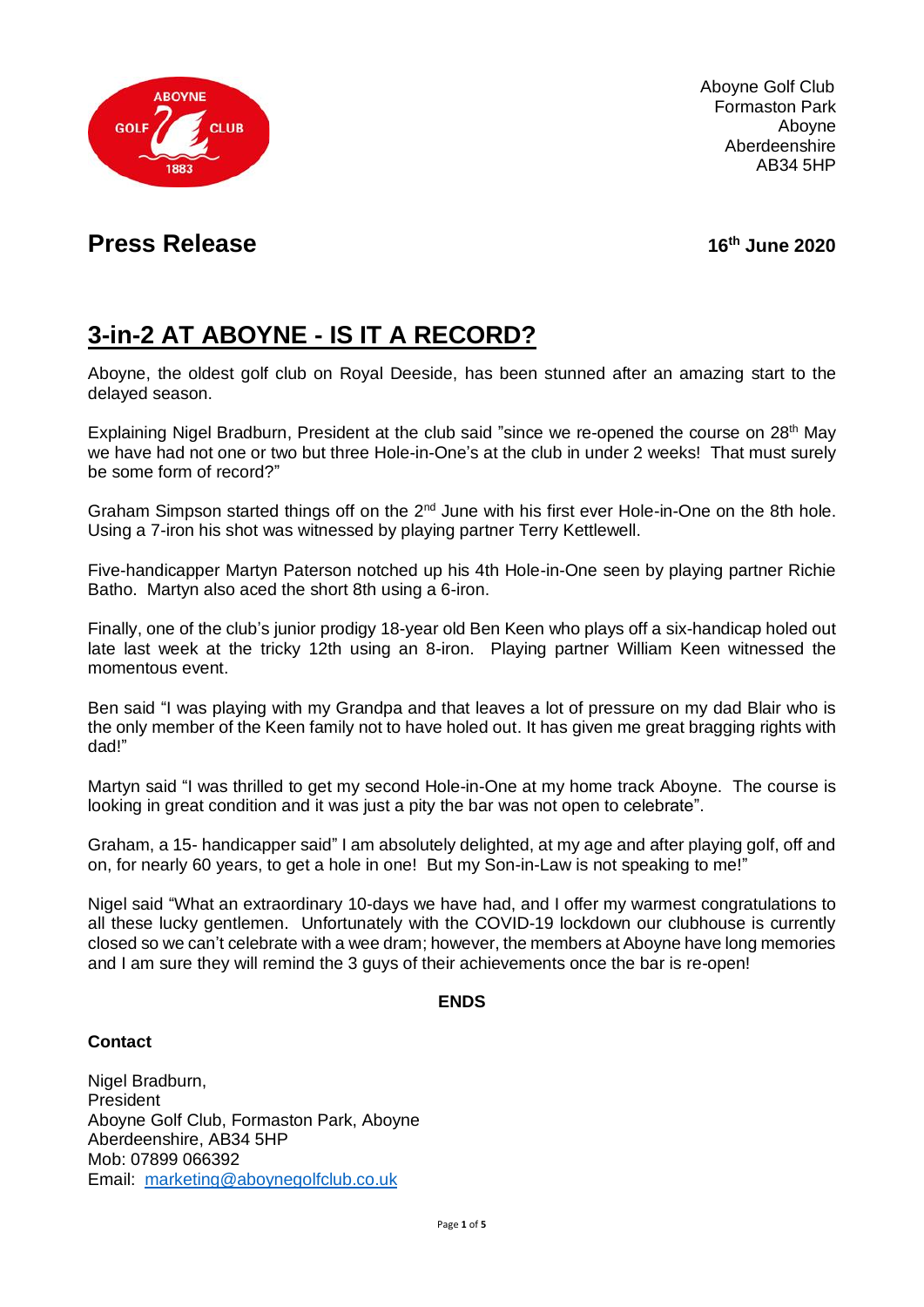## **Notes to Editors**

Photographs: –

1. Graham Simpson

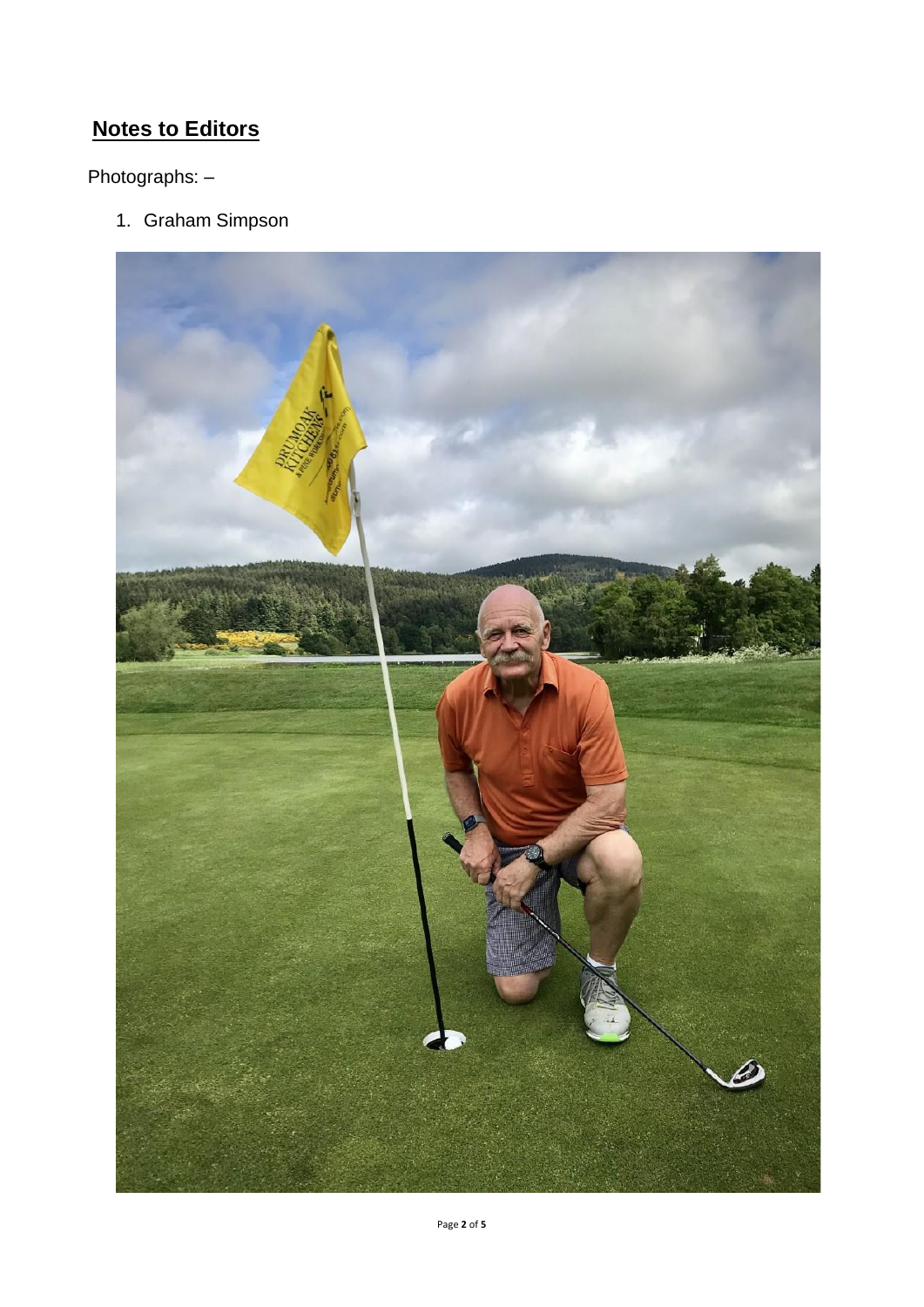## 2. Martyn Paterson

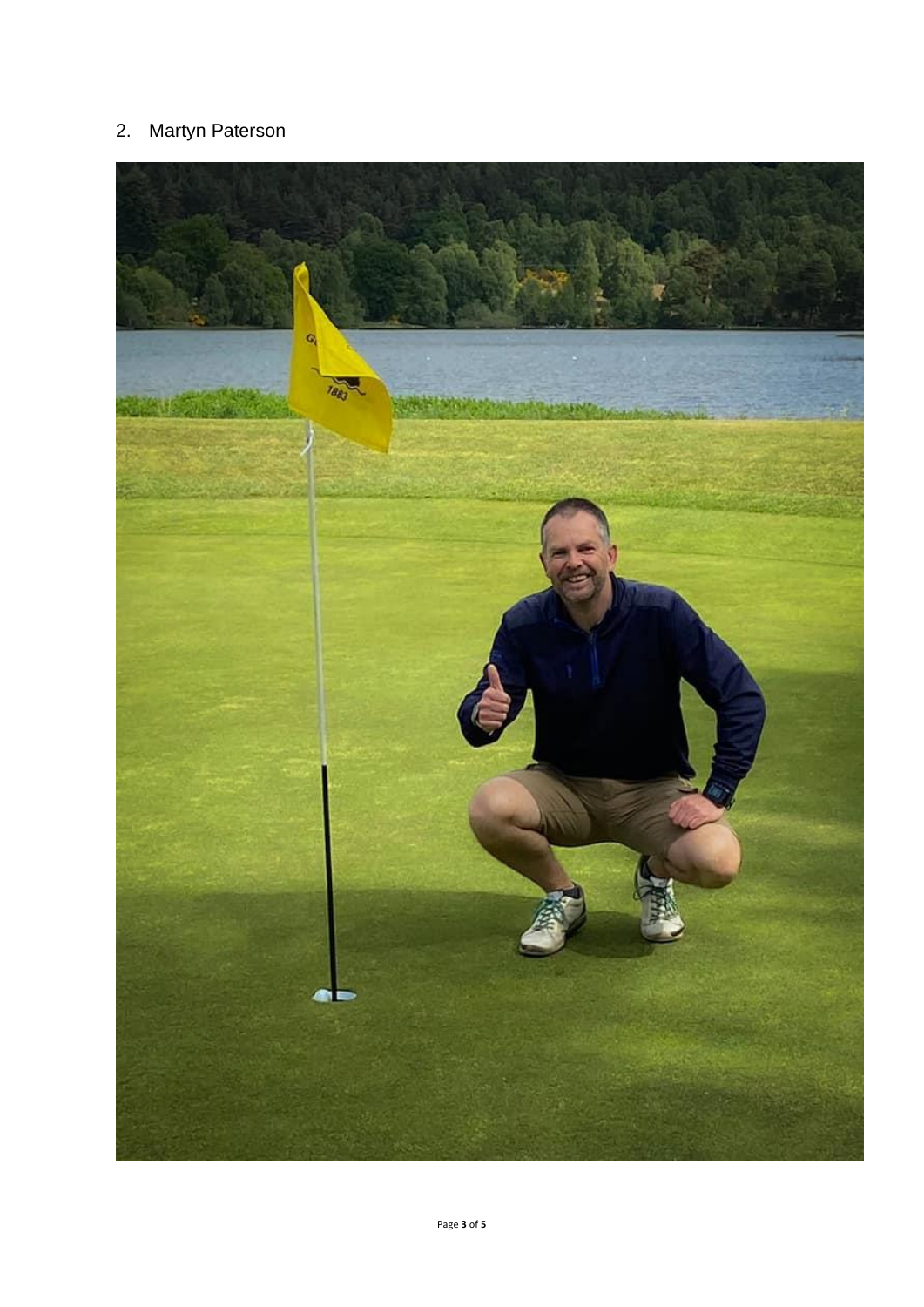### 3. Ben Keen